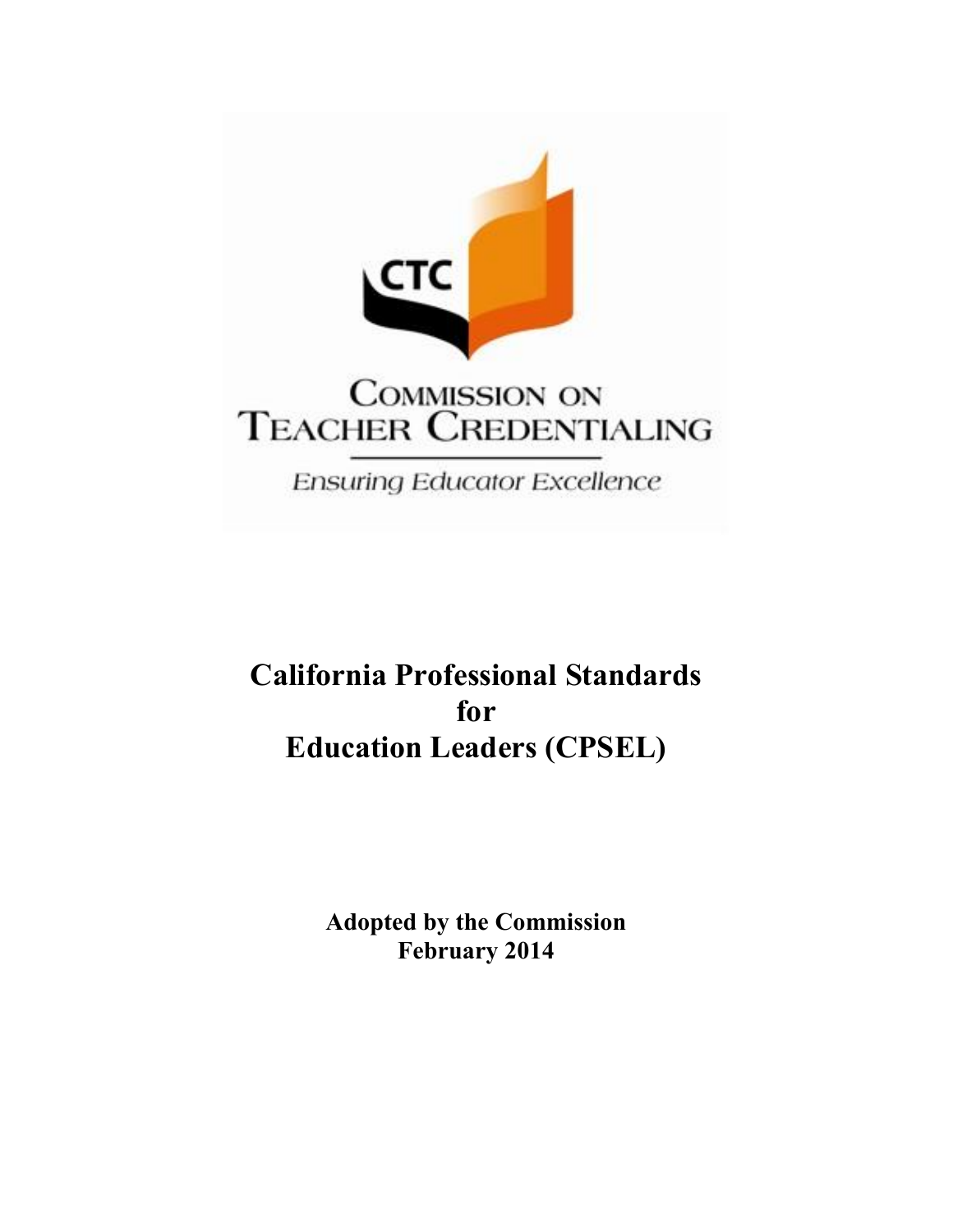This report, like other publications of the Commission on Teacher Credentialing, is not copyrighted. It may be reproduced in the public interest, but proper attribution is requested.

Commission on Teacher Credentialing 1900 Capitol Avenue Sacramento, California 95811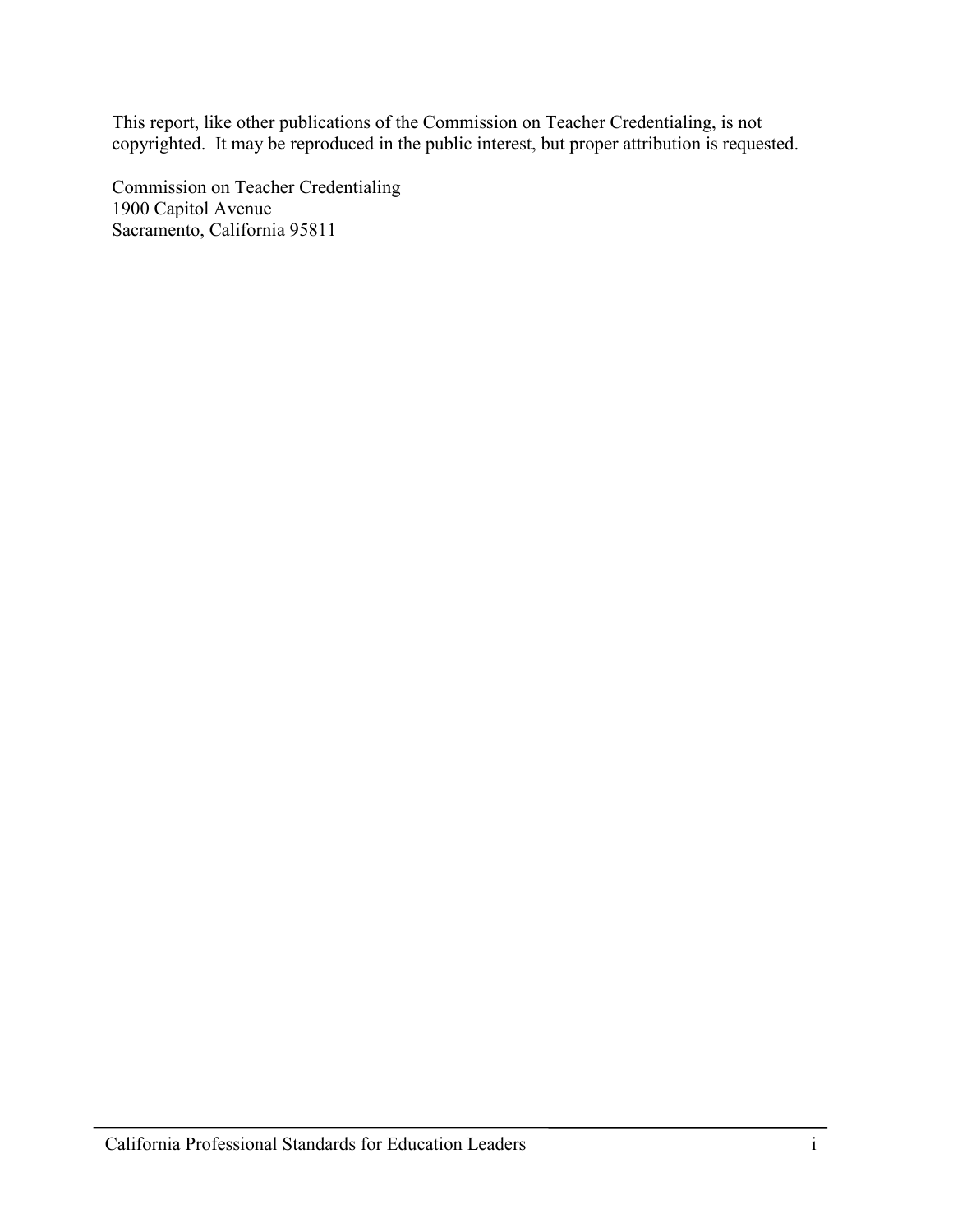**CTC** 

# **Commission on Teacher Credentialing**

# **State of California Jerry Brown, Governor**

# **Members of the Commission**

Constance Baumgardt Blackburn Teacher Representative Erick Casallas Teacher Representative C. Michael Cooney Public Representative Linda Darling-Hammond Faculty Representative Charles Gahagan Teacher Representative Kathleen Harris Teacher Representative Juliet Tiffany-Morales School Board Member Nancy Ramirez Public Representative Ref Rodriguez Public Representative Alicia Williamson Teacher Representative

<span id="page-2-0"></span>Kirsten Barnes The Services Non-Administrative Services Credential Representative Mary C. Jones **Administrative Services Credential Representative** Richard Zeiger Designee, Superintendent of Public Instruction Michells Zumot Designee, Superintendent of Public Instruction

# **Ex Official Representatives**

Association of Independent California Colleges and Shane Martin Theorem and The Massociation Tine Sloan University of California Beverly Young California State University

**Executive Officer** 

Mary Sandy Vixie Executive Director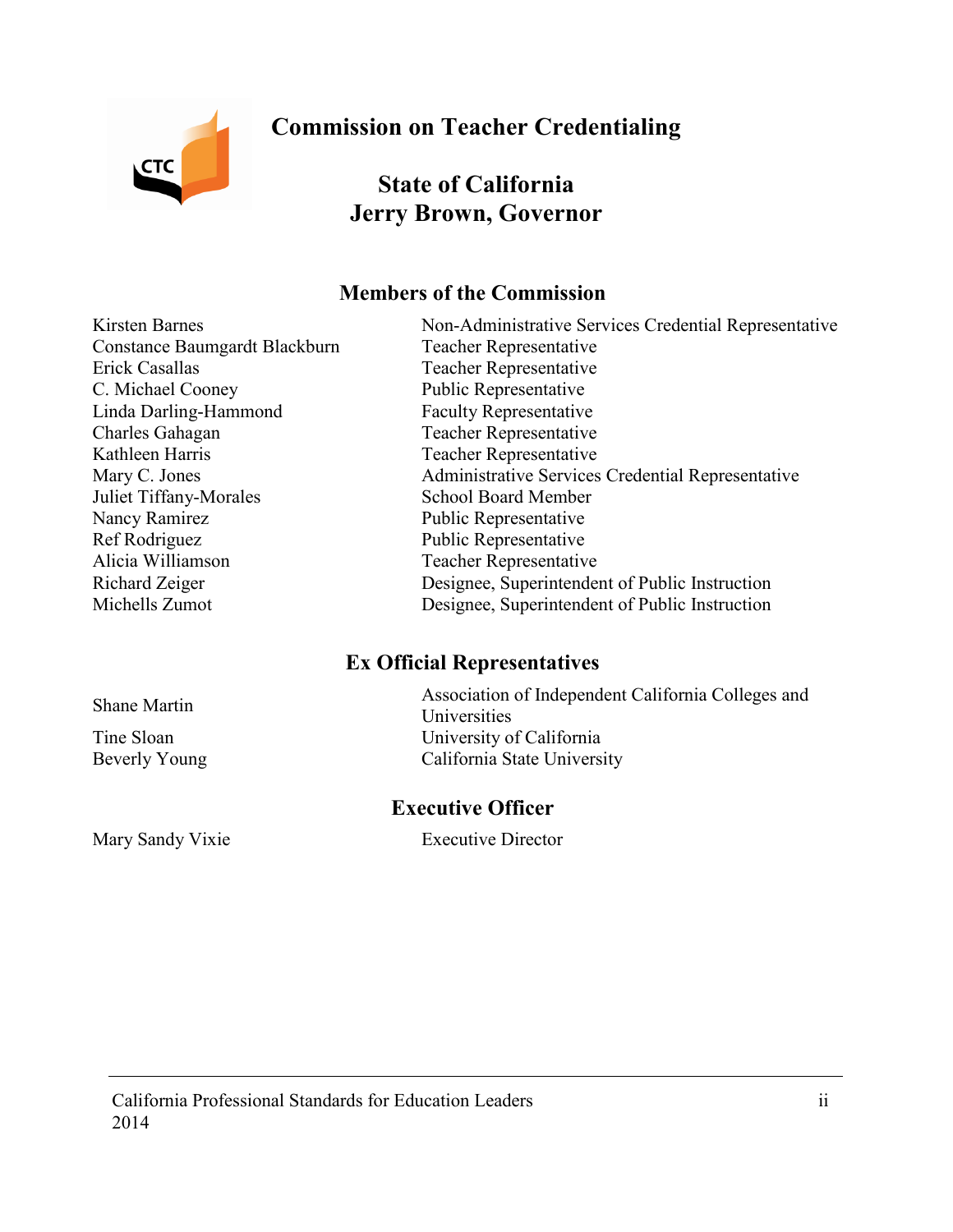| <b>Membership of the Panel Update Work Group</b> |  |  |
|--------------------------------------------------|--|--|
|--------------------------------------------------|--|--|

<span id="page-3-0"></span>

| <b>Name</b>            | <b>Affiliation</b>                                                 |  |
|------------------------|--------------------------------------------------------------------|--|
| Danette Brown          | California Teachers Association (CTA)                              |  |
| Teri Burns             | California School Boards Association (CSBA)                        |  |
| Rebecca Cheung         | University of California, Berkeley                                 |  |
| Claudia Frandsen       | Association of CA School Administrators (ACSA)                     |  |
| Cindy Gappa            | Department of Education                                            |  |
|                        | California County Superintendents Educational Services             |  |
| Beth Higbee            | Association(CCSESA) /Curriculum and Instruction Steering Committee |  |
|                        | (CISC)                                                             |  |
| JoAnn Isken            | <b>State Board of Education</b>                                    |  |
| Mary Jones             | Commission on Teacher Credentialing                                |  |
| Gary Kinsey            | California State University, Channel Islands                       |  |
| Dave Marken            | Newark Unified School District                                     |  |
| Gary Ravani            | California Federation of Teachers (CFT)                            |  |
| Eileen Rohan           | Ross Valley Elementary School District                             |  |
| Robin Sehrt            | Newark Unified School District                                     |  |
| Peg Winkelman          | California Association of Professors of Educational Administration |  |
|                        | (CAPEA)                                                            |  |
| L. Steven Winlock      | California County Superintendents Educational Services             |  |
|                        | Association(CCSESA) /Curriculum and Instruction Steering Committee |  |
|                        | (CISC)                                                             |  |
| <b>Staff Support</b>   |                                                                    |  |
| Karen Kearney          | WestEd                                                             |  |
| Erin Koepke            | Department of Education                                            |  |
| <b>Heather Mattson</b> | WestEd                                                             |  |
| Gay Roby               | Commission on Teacher Credentialing                                |  |
| Libby Rognier          | WestEd                                                             |  |
| Ron Taylor             | Department of Education                                            |  |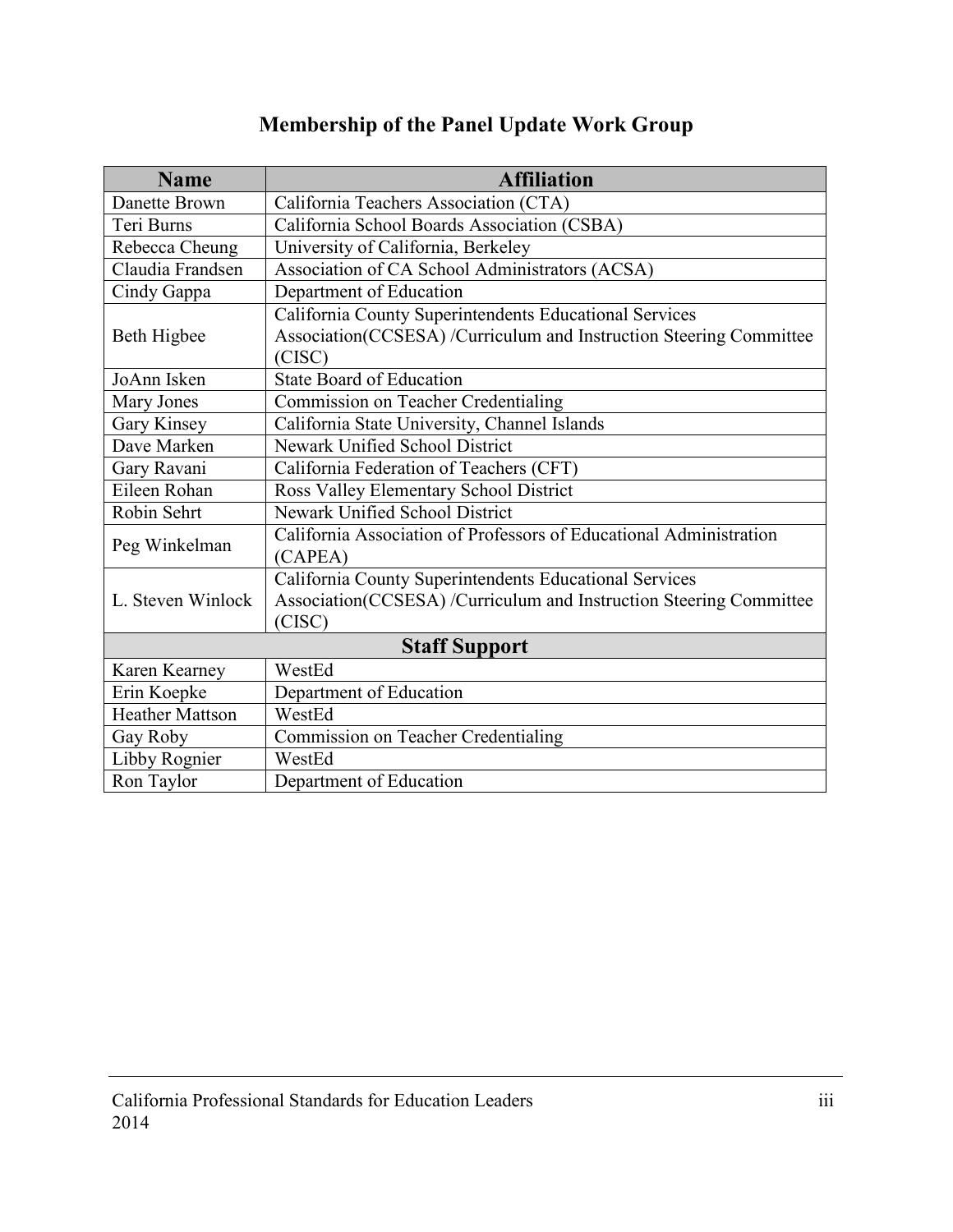# **Contents**

| California Professional Standards for Education Leaders (CPSEL) Standards, Elements, |
|--------------------------------------------------------------------------------------|
| STANDARD 1: DEVELOPMENT AND IMPLEMENTATION OF A SHARED VISION 4                      |
|                                                                                      |
| STANDARD 3: MANAGEMENT AND LEARNING ENVIRONMENT  6                                   |
|                                                                                      |

[STANDARD 5: ETHICS AND INTEGRITY........................................................................ 9](#page-13-0)  [STANDARD 6: EXTERNAL CONTEXT AND POLICY.................................................. 1](#page-14-0)0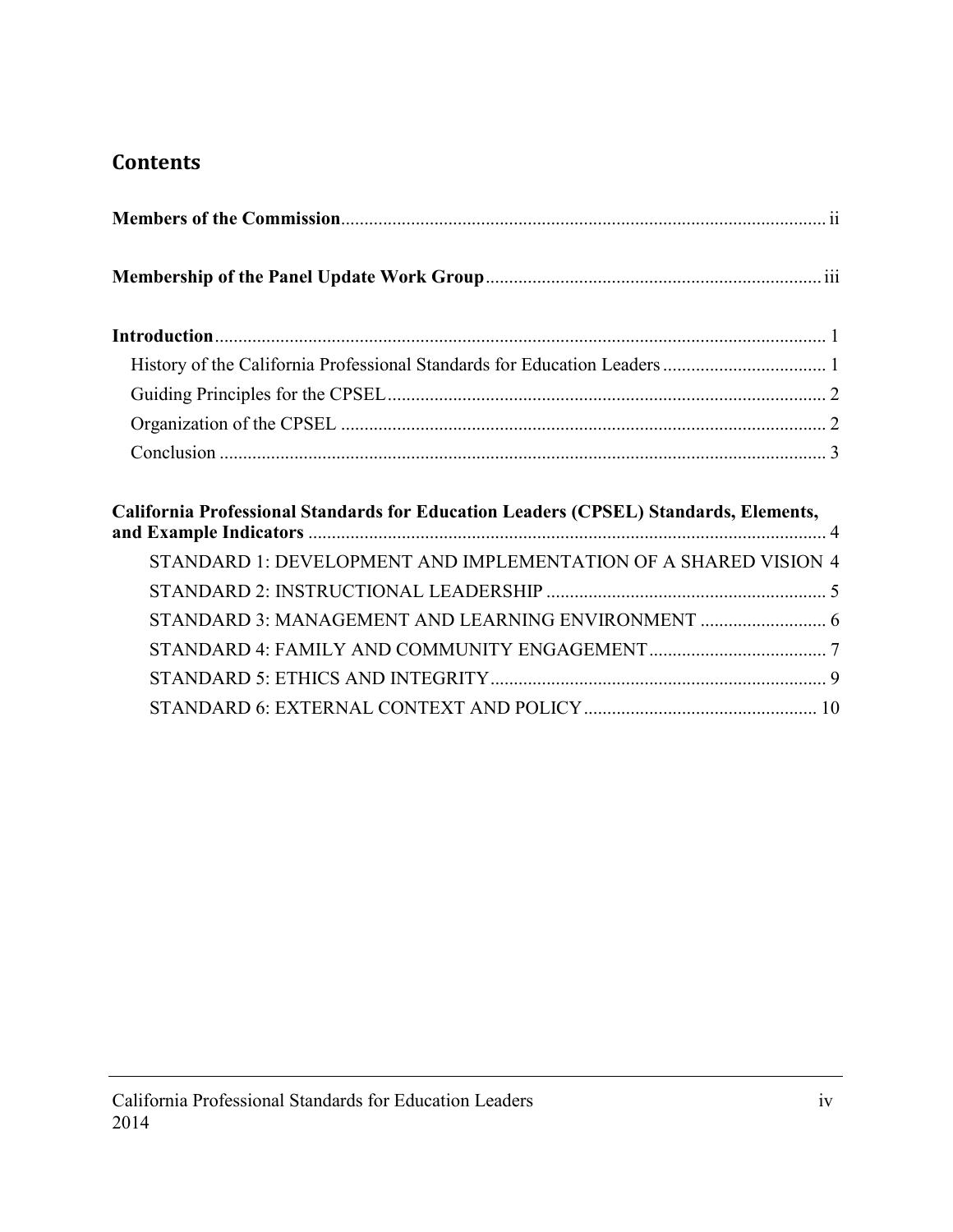# **Introduction**

#### <span id="page-5-0"></span>**Introduction**

 $\overline{a}$ 

 The academic success and well being of California's students are outcomes that are highly connected to excellent educators – both teachers and administrators. Robert Marzano, Timothy Waters, and Brian A. McNulty made note in *School Leadership that Works: From Research to Results* that principal and teacher quality account for nearly 60% of a school's total impact on student achievement, and principals alone for a full 25%1. Administrators - at site, district, regional and state levels - are education leaders who are key players in ensuring that all students, including those students who have been underserved, graduate ready for advanced learning and careers. They have the potential to create an environment where teachers want to work and where teachers and students learn and thrive.

 The California Professional Standards for Education Leaders (CPSEL) identify what an administrator must know and be able to do in order to move into sustainable, effective practice. They are a set of broad policy standards that are the foundation for administrator preparation, induction, development, professional learning and evaluation in California. Taken together, the CPSEL describe critical areas of leadership for administrators and offer a structure for developing and supporting education leaders throughout their careers.

#### <span id="page-5-1"></span> **History of the California Professional Standards for Education Leaders**

CPSEL have been a part of the California's education leader preparation continuum since 2001. The CPSEL were drafted through a collaboration of representatives from the California School Leadership Academy at WestEd, the Association of California School Administrators, the Commission on Teacher Credentialing (Commission), the California Department of Education (CDE), California public and private universities, and county offices of education. The CPSEL were adapted from the national Interstate School Leaders Licensure Consortium (ISLLC) Standards for School Leaders (1996) to fit the California context and emerging accountability expectations. In 2004, the CPSEL were adopted as part of the standards-based program for the Administrative Services Clear Credential which licenses a broad range of education leaders, school principals, district superintendents and directors, county and state program administrators, and administrators in nursing, special education, counseling and technology. Locally, many districts have adopted or adapted the CPSEL for administrator induction programs, professional learning structures and evaluation. Finally, in California's SB 1292 (Liu), Chapter 435, Statutes of 2012, expectations for principal evaluations are now based on the CPSEL.

 Research to Results. Alexandria, VA: Association for Supervision and Curriculum Development; 1 Marzano, R. J.; Waters, T.; & B. McNulty (2005). School Leadership that Works: From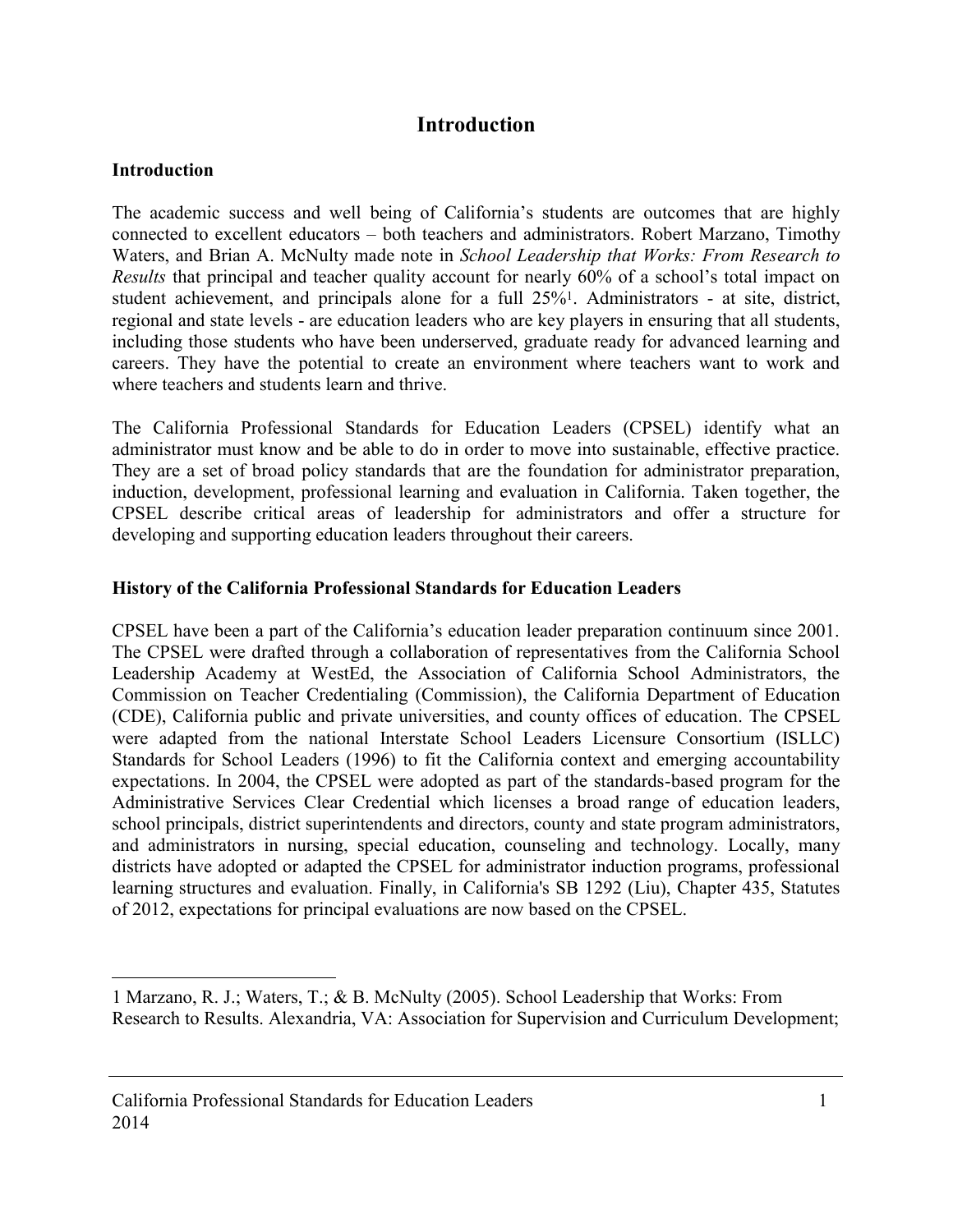Still strongly supported a decade after the original CPSEL document was written, the Administrative Services Credential (ASC) Advisory Panel (2010-2011), the ASC writing panel (2011-2014), and the 2012 state Educator Excellence Task Force report, *Greatness by Design,*  recognized the CPSEL as an important component of building a coherent leadership development system. However, the need for "refreshing" the CPSEL to better reflect the 21st century leader expectations, the current context for schooling, and needs of California's widely diverse students was also identified. In October 2013, the Commission and the California CDE jointly convened a panel tasked with updating the CPSEL.

 After reviewing the original CPSEL, research studies, professional literature, examples of national, state and district standards for administrators, as well as the newly adopted content and performance expectations for preliminary administrator certification, the CPSEL Update Panel drafted the updated set of CPSEL. The draft underwent review by the Commission and two public surveys soliciting comments. The refined CPSEL were approved by the Commission in February 2014.

# <span id="page-6-0"></span> **Guiding Principles for the CPSEL**

 The updated CPSEL reflect current and emerging expectations for education leaders. They are built on a set of Guiding Principles, developed by the revision committee, that identify foundational beliefs supporting each CPSEL.

The CPSEL:

- Inform leadership development and performance across a career continuum
- Incorporate existing, accepted descriptions and guides for professional education leadership
- Consistently promote student attainment of performance and content expectations as well as student well being
- Acknowledge the need for ongoing dialogue, challenging assumptions and continued learning among staff and stakeholders
- Reflect the pervasive need to consider equity dilemmas, problems, and issues
- Promote action on the concepts of access, opportunity, and empowerment for all members of the school community

# <span id="page-6-1"></span>**Organization of the CPSEL**

 The CPSEL are the professional standards for education leaders and broadly describe effective leadership.

 The updated CPSEL are organized into three levels: standards, elements, and example indicators of practice. This format helps to describe, in increasing detail, the work of an education leader and parallels the structure of other state documents such as the *California Standards for the*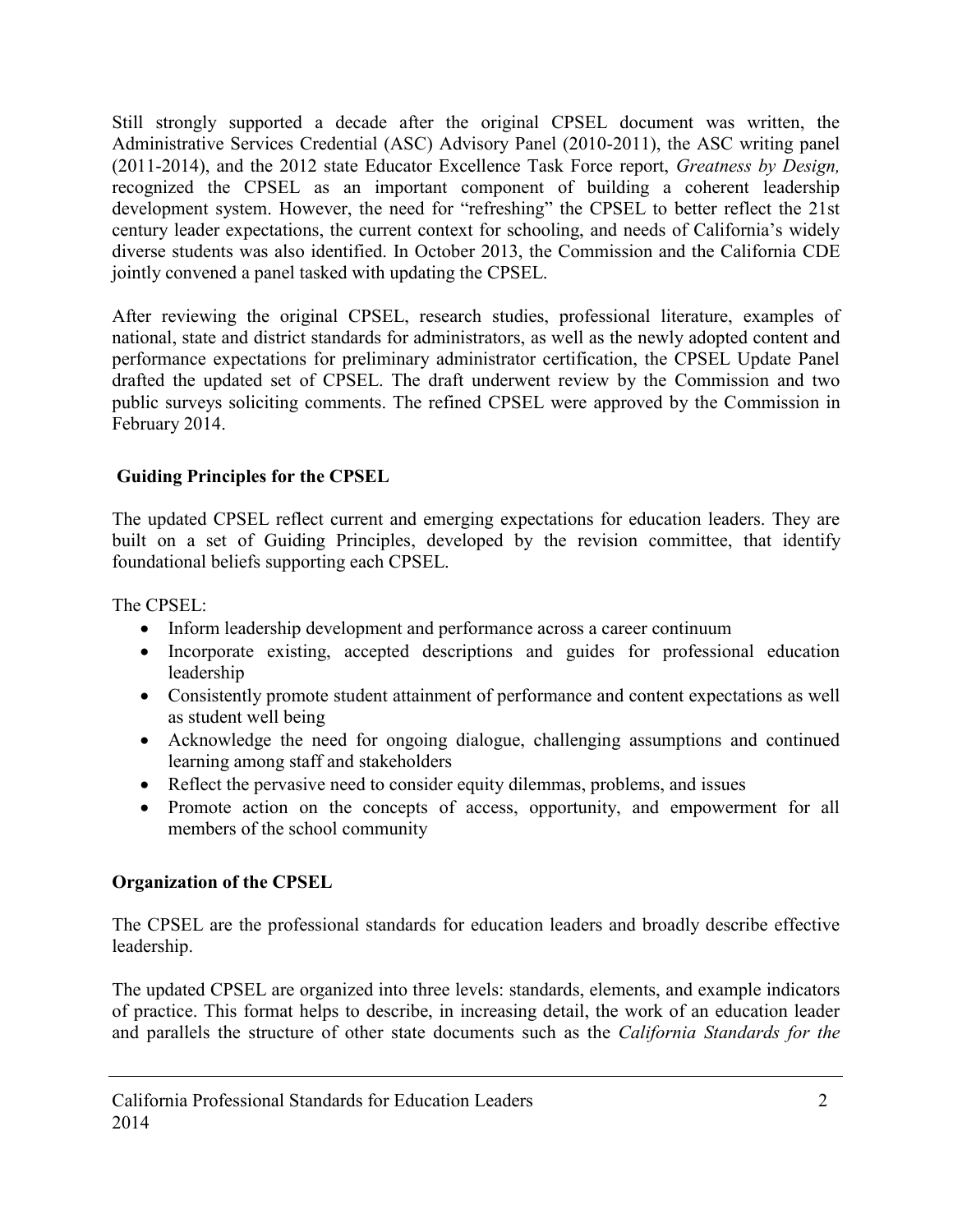*Teaching Profession* (2009) and the Quality Professional Learning Standards (Torlakson, January 2014).

The standards are organized into six broad categories that represent the responsibilities of an education leader, reflecting both professional and personal practice. The updated standards maintain the basic footprint of the six major leadership areas of the original CPSEL. This continuity helps educators, policymakers and programs align and link the updated CPSEL with existing California state policies and local uses, the national ISLLC standards (2008), research, and evidence-based practices across the states. Each standard has a title that supports its identification and use:

- o Development and Implementation of a Shared Vision
- o Instructional Leadership
- o Management and Learning Environment
- o Family and Community Engagement
- o Ethics and Integrity
- o External Context and Policy

o External Context and Policy<br>The <u>elements</u> highlight three to four main focus areas within each standard. They serve to clarify the intention of the standard and help to organize and define key areas of leader actions within the standard.

The indicators further delineate leader action. They are examples of how an education leader might demonstrate the element or standard within his or her practice. The indicators are not intended to be a comprehensive or required list of administrator behaviors, rather they are examples of practice that illustrate the intent of the standard and element. The indicators can be used and/or adapted in a variety of ways by state and local education leaders to guide and support administrator leaders from preparation through levels of increasingly accomplished practice.

# <span id="page-7-0"></span>**Conclusion**

 The work of California's administrators has changed and expanded since the first edition of the California Professional Standards for Education Leaders in 2001. To reach every student and support every teacher in meeting increasingly complex outcomes demands a cadre of increasingly committed and effective administrators. Transforming our state's system for developing and supporting administrators to become excellent education leaders requires consensus about high expectations that are attainable over time with quality preparation, induction, and ongoing professional learning. The CPSEL serve as broadly supported leadership criteria that are a critical component of a coherent system of leadership development and support that ensures excellent education leaders throughout California.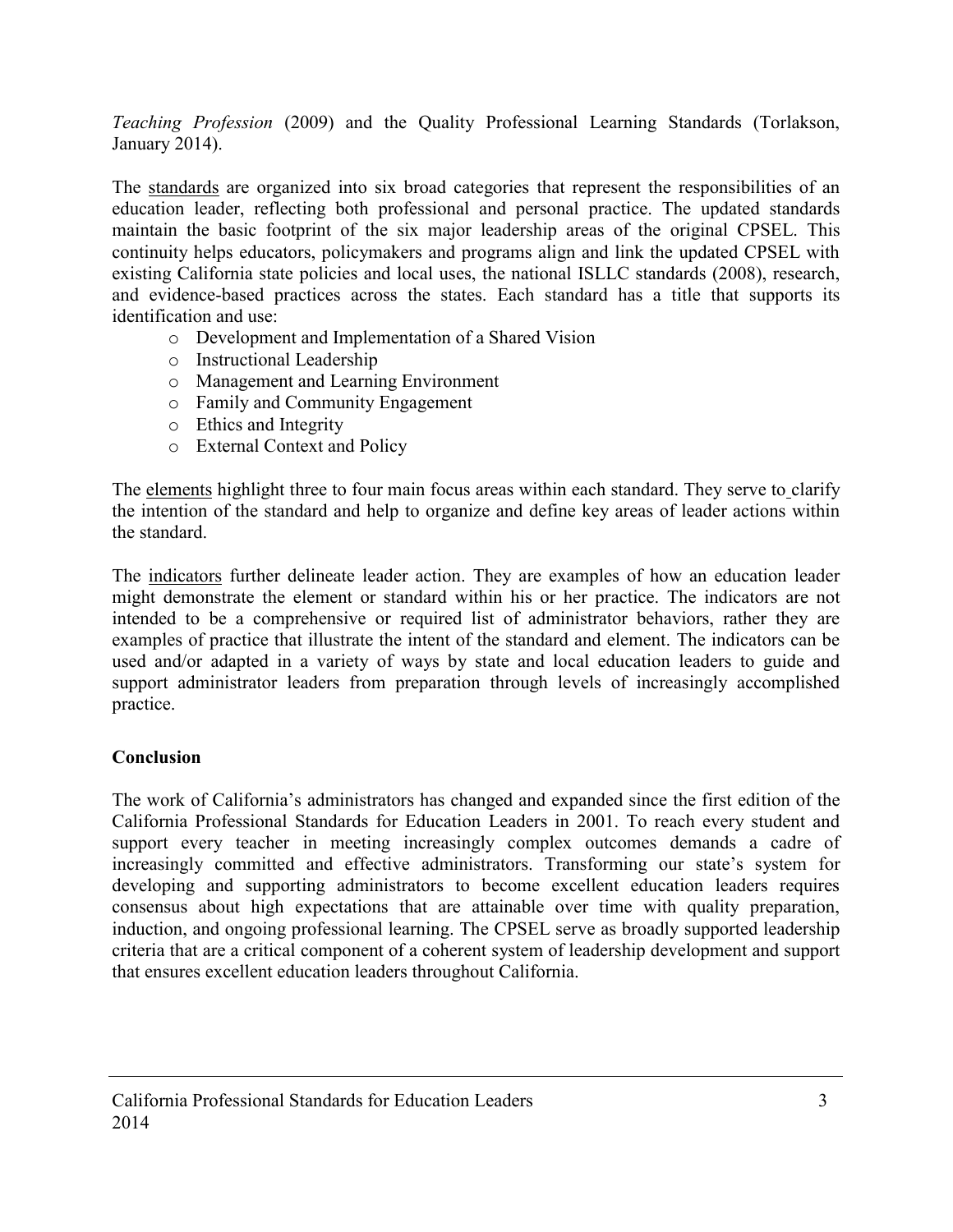# <span id="page-8-0"></span>**California Professional Standards for Education Leaders (CPSEL) Standards, Elements, and Example Indicators**

#### <span id="page-8-1"></span> **learning and growth of all students. STANDARD 1: DEVELOPMENT AND IMPLEMENTATION OF A SHARED VISION Education leaders facilitate the development and implementation of a shared vision of**

#### **Element 1A: Student–Centered Vision**

Leaders shape a collective vision that uses multiple measures of data and focuses on equitable access, opportunities, and outcomes for all students.

#### *Example Indicators:*

- 1A-1 Advance support for the academic, linguistic, cultural, social-emotional, behavioral, and physical development of each learner.
- 1A-2 Cultivate multiple learning opportunities and support systems that build on student assets and address student needs.
- 1A-3 Address achievement and opportunity disparities between student groups, with attention to those with special needs; cultural, racial, and linguistic differences; and disadvantaged socio-economic backgrounds.
- 1A-4 Emphasize the expectation that all students will meet content and performance standards.

# **Element 1B: Developing Shared Vision**

 is shared and supported by all stakeholders. Leaders engage others in a collaborative process to develop a vision of teaching and learning that

# *Example Indicators:*

- 1B-1 Embrace diverse perspectives and craft consensus about the vision and goals.
- 1B-2 Communicate the vision so the staff and school community understands it and uses it for decision-making.
- 1B-3 Build shared accountability to achieve the vision by distributing leadership roles and responsibilities among staff and community.
- 1B-4 Align the vision and goals with local, state, and federal education laws and regulations.

# **Element 1C: Vision Planning and Implementation**

Leaders guide and monitor decisions, actions, and outcomes using the shared vision and goals.

- 1C-1 Include all stakeholders in a process of continuous improvement (reflection, revision, and modification) based on the systematic review of evidence and progress.
- 1C-2 Use evidence (including, but not limited to student achievement, attendance, behavior and school climate data, research, and best practices) to shape and revise plans, programs, and activities that advance the vision.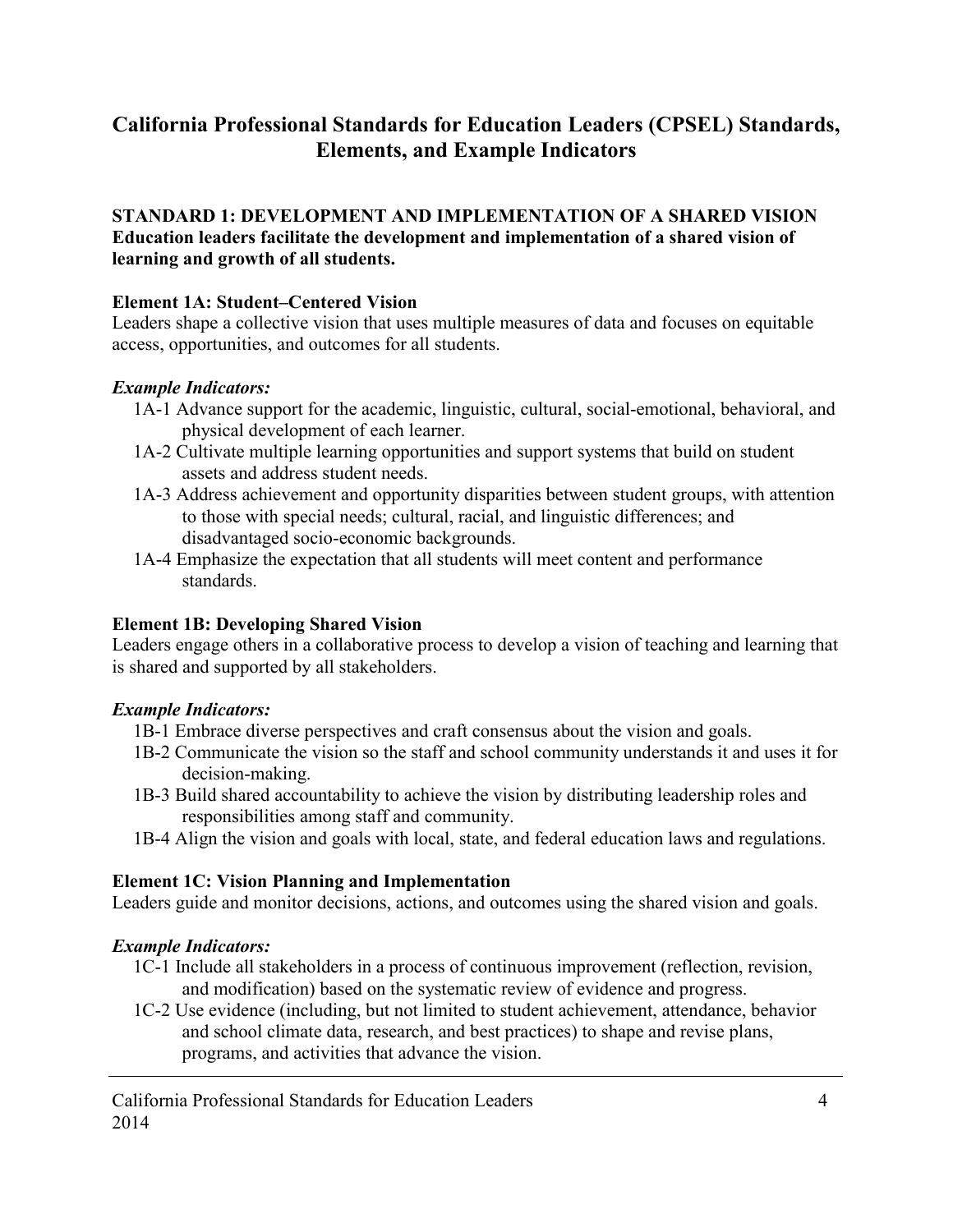resources aligned with the vision of learning for all students. 1C-3 Marshal, equitably allocate, and efficiently use human, fiscal, and technological

# <span id="page-9-0"></span> **STANDARD 2: INSTRUCTIONAL LEADERSHIP**

#### **Education leaders shape a collaborative culture of teaching and learning informed by professional standards and focused on student and professional growth.**

#### **Element 2A: Professional Learning Culture**

Leaders promote a culture in which staff engages in individual and collective professional learning that results in their continuous improvement and high performance.

# *Example Indicators:*

- 2A-1 Establish coherent, research-based professional learning aligned with organizational vision and goals for educator and student growth.
- 2A-2 Promote professional learning plans that focus on real situations and specific needs related to increasing the learning and well-being of all staff and students.
- 2A-3 Capitalize on the diverse experience and abilities of staff to plan, implement, and assess professional learning.
- 2A-4 Strengthen staff trust, shared responsibility, and leadership by instituting structures and processes that promote collaborative inquiry and problem solving.

#### **Element 2B: Curriculum and Instruction**

Leaders guide and support the implementation of standards-based curriculum, instruction, and assessments that address student expectations and outcomes.

# *Example Indicators:*

- 2B-1 Develop a shared understanding of adopted standards-based curriculum that reflects student content and performance expectations.
- 2B-2 Promote and monitor the use of state frameworks and guides that offer evidence-based instructional and support strategies to increase learning for diverse student assets and needs.
- 2B-3 Provide access to a variety of resources that are needed for the effective instruction and differentiated support of all students.
- 2B-4 Guide and monitor the alignment of curriculum, instruction, assessment, and professional practice.

# **Element 2C: Assessment and Accountability**

Leaders develop and use assessment and accountability systems to monitor, improve, and extend educator practice, program outcomes and student learning.

# *Example Indicators:*

2C-1 Define clear purposes, goals, and working agreements for collecting and sharing information about professional practice and student outcomes.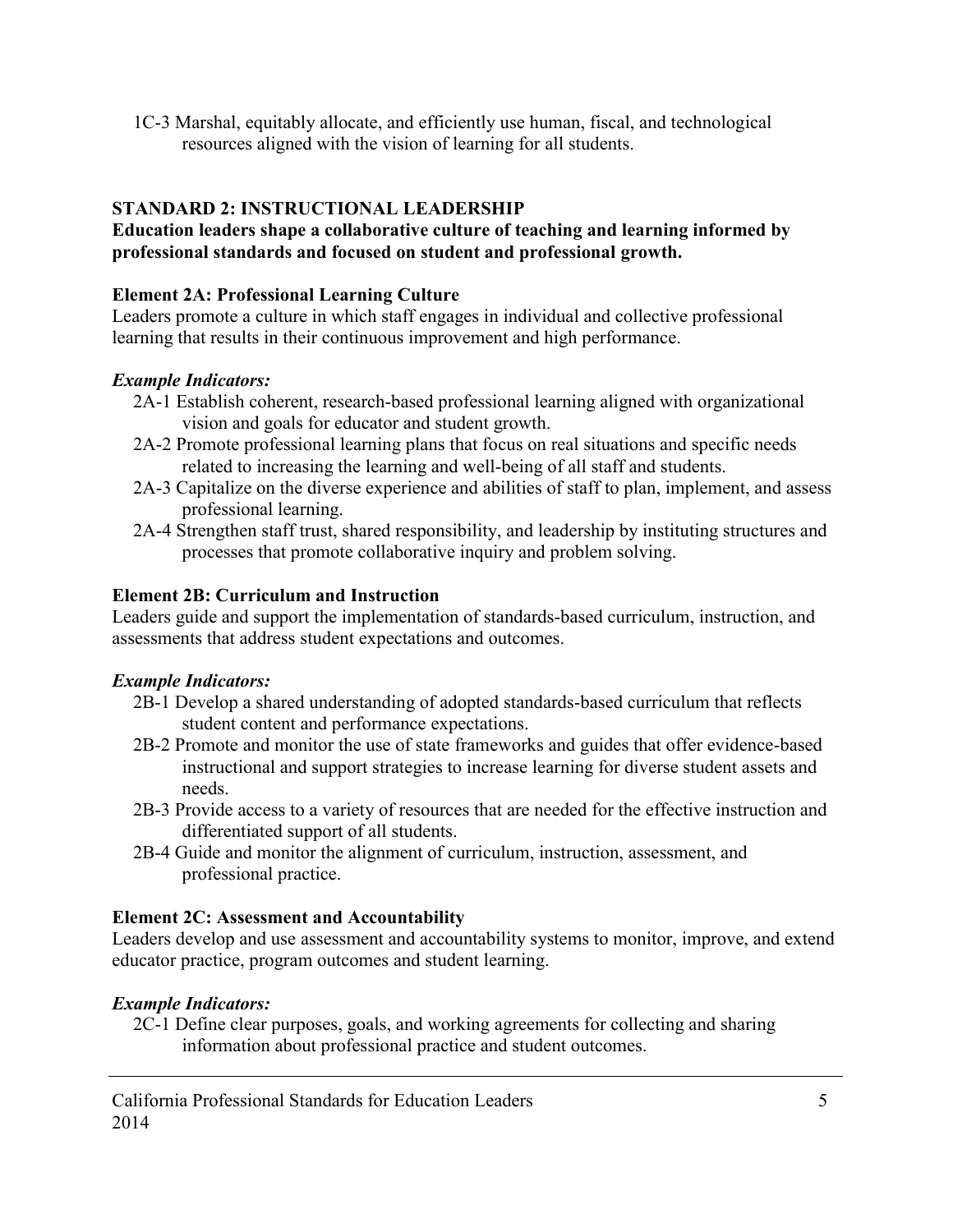- 2C-2 Guide staff and the community in regular disaggregation and analysis of local and state student assessment results and program data.
- 2C-3 Use information from a variety of sources to guide program and professional learning planning, implementation and revisions.
- 2C-4 Use professional expectations and standards to guide, monitor, support, and supervise to improve teaching and learning
- 2C-5 Apply a variety of tools and technology to gather feedback, organize and analyze multiple data sources, and monitor student progress directed toward improving teaching and learning.

# <span id="page-10-0"></span>**STANDARD 3: MANAGEMENT AND LEARNING ENVIRONMENT**

#### **Education leaders manage the organization to cultivate a safe and productive learning and working environment.**

# **Element 3A: Operations and Facilities**

Leaders provide and oversee a functional, safe, and clean learning environment.

# *Example Indicators:*

- 3A-1 Systematically review the physical plant and grounds to ensure that they are safe, meet Americans with Disabilities Act (ADA) requirements, and comply with conditions that support accessibility for all students.
- 3A-2 Collaborate with the district to monitor and maintain student services (e.g., food, transportation) that contribute to student learning, health and welfare.
- 3A-3 Manage the acquisition, distribution, and maintenance of equipment, materials, and technology needed to meet the academic, linguistic, cultural, social-emotional, and physical requirements of students.
- 3A-4 Work with stakeholders and experts to plan and implement emergency and risk management procedures for individuals and the site.

# **Element 3B: Plans and Procedures**

 ready for college and career. Leaders establish structures and employ policies and processes that support students to graduate

- 3B-1 Develop schedules and assign placements that are student-centered and maximize instructional time and staff collaboration.
- 3B-2 Manage legal and contractual agreements and storage of confidential records (both paper and electronic) to insure student security and confidentiality.
- 3B-3 Set clear working agreements that support sharing problems, practices and results within a safe and supportive environment.
- 3B-4 Engage stakeholders in using problem solving and decision-making processes and distributed leadership to develop, monitor, evaluate and revise plans and programs.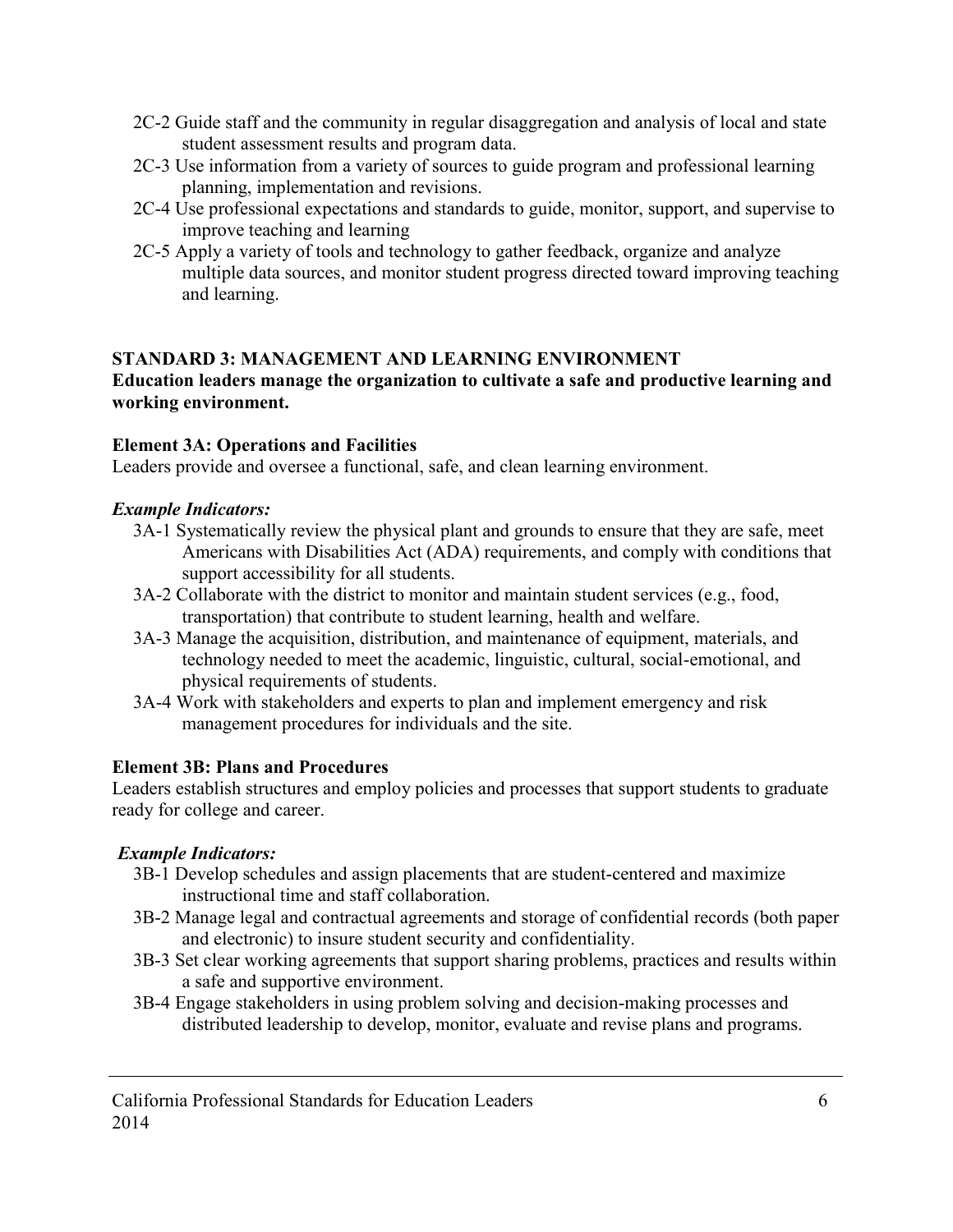#### **Element 3C: Climate**

Leaders facilitate safe, fair, and respectful environments that meet the intellectual, linguistic, cultural, social-emotional, and physical needs of each learner.

# *Example Indicators:*

- 3C-1Strengthen school climate through participation, engagement, connection, and a sense of belonging among all students and staff.
- 3C-2 Implement a positive and equitable student responsibility and behavior system with teaching, intervention and prevention strategies and protocols that are clear, fair, incremental, restorative, culturally responsive, and celebrate student and school achievement.
- 3C-3 Consistently monitor, review and respond to attendance, disciplinary, and other relevant data to improve school climate and student engagement and ensure that management practices are free from bias and equitably applied to all students.

# **Element 3D: Fiscal and Human Resources**

Leaders align fiscal and human resources and manage policies and contractual agreements that build a productive learning environment.

# *Example Indicators:*

- 3D-1 Provide clear rationale for decisions and distribute resources equitably to advance shared vision and goals focused on the needs of all students.
- 3D-2 Work with the district and school community to focus on both short and long-term fiscal management.
- 3D-3 Actively direct staff hiring and placement to match staff capacity with student academic and support goals.
- 3D-4 Engage staff in professional learning and formative assessments with specific feedback for continuous growth.
- 3D-5 Conduct personnel evaluations to improve teaching and learning, in keeping with district and state policies.
- 3D-6 Establish and monitor expectations for staff behavior and performance, recognizing positive results and responding to poor performance and/or inappropriate or illegal behavior directly and in a timely and systematic manner.

# <span id="page-11-0"></span>**STANDARD 4: FAMILY AND COMMUNITY ENGAGEMENT**

#### **Education leaders collaborate with families and other stakeholders to address diverse student and community interests and mobilize community resources.**

# **Element 4A: Parent and Family Engagement**

 Leaders meaningfully involve all parents and families, including underrepresented communities, in student learning and support programs.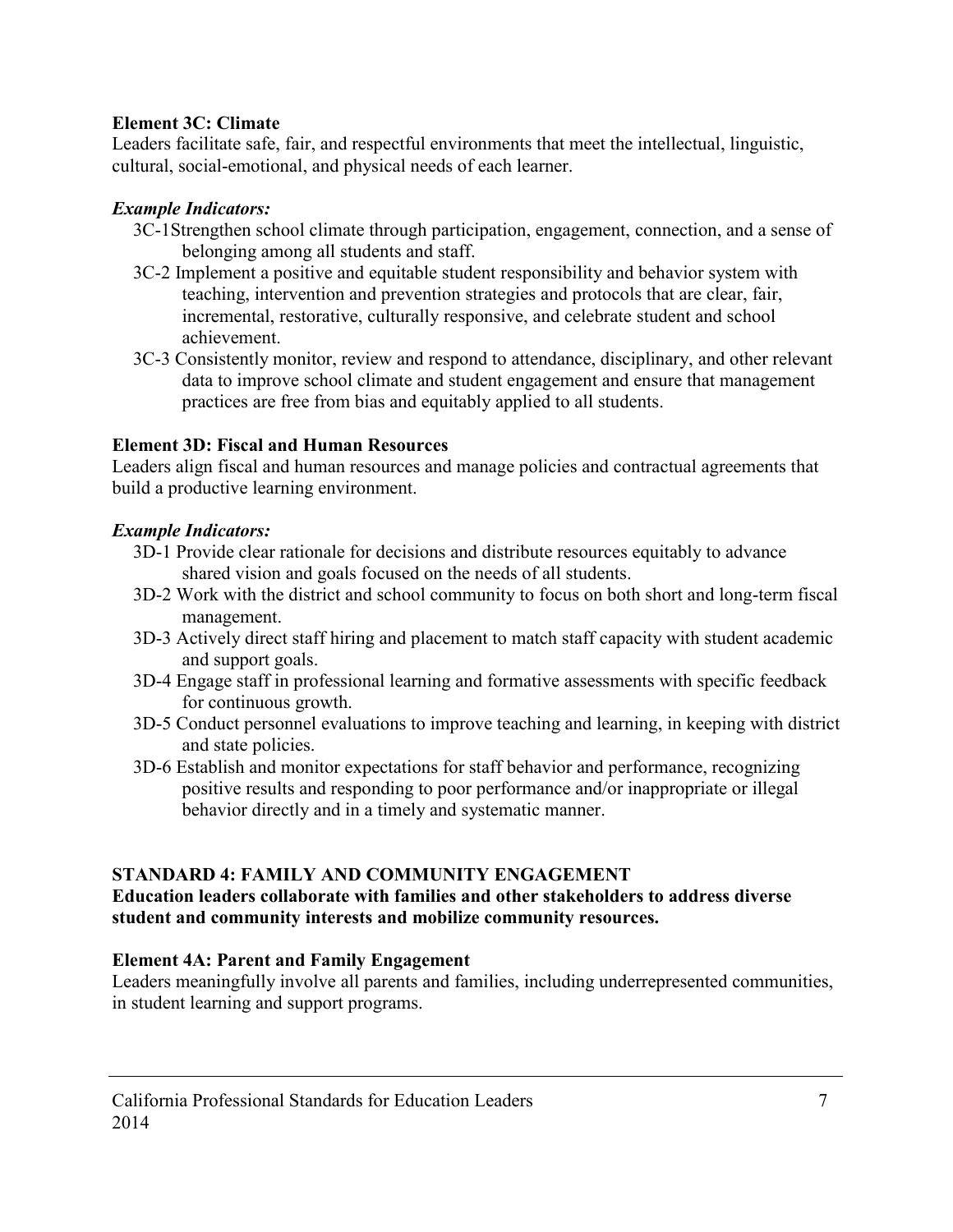#### *Example Indicators:*

- 4A-1 Establish a welcoming environment for family participation end education by recognizing and respecting diverse family goals and aspirations for students.
- 4A-2 Follow guidelines for communication and participation established in federal and state mandates, district policies, and legal agreements.
- 4A-3 Solicit input from and communicate regularly with all parents and families in ways that are accessible and understandable.
- 4A-4 Engage families with staff to establish academic programs and supports that address individual and collective student assets and needs.
- 4A-5 Facilitate a reciprocal relationship with families that encourages them to assist the school and to participate in opportunities that extend their capacity to support students.

#### **Element 4B: Community Partnerships**

Leaders establish community partnerships that promote and support students to meet performance and content expectations and graduate ready for college and career.

#### *Example Indicators:*

- 4B-1 Incorporate information about family and community expectations and needs into decision-making and activities.
- 4B-2 Share leadership responsibility by establishing community, business, institutional and civic partnerships that invest in and support the vision and goals.
- 4B-3 Treat all stakeholder groups with fairness and respect and work to bring consensus on key issues that affect student learning and well-being.
- 4B-4 Participate in local activities that engage community members and staff in communicating school successes to the broader community.

# **Element 4C: Community Resources and Services**

 Leaders leverage and integrate community resources and services to meet the varied needs of all students.

- 4C-1 Seek out and collaborate with community programs and services that assist students who need academic, mental, linguistic, cultural, social-emotional, physical, or other support to succeed in school.
- 4C-2 Build mutually beneficial relationships with external organizations to coordinate the use of school and community facilities.
- 4C-3 Work with community emergency and welfare agencies to develop positive relationships.
- 4C-4 Secure community support to sustain existing resources and add new resources that address emerging student needs.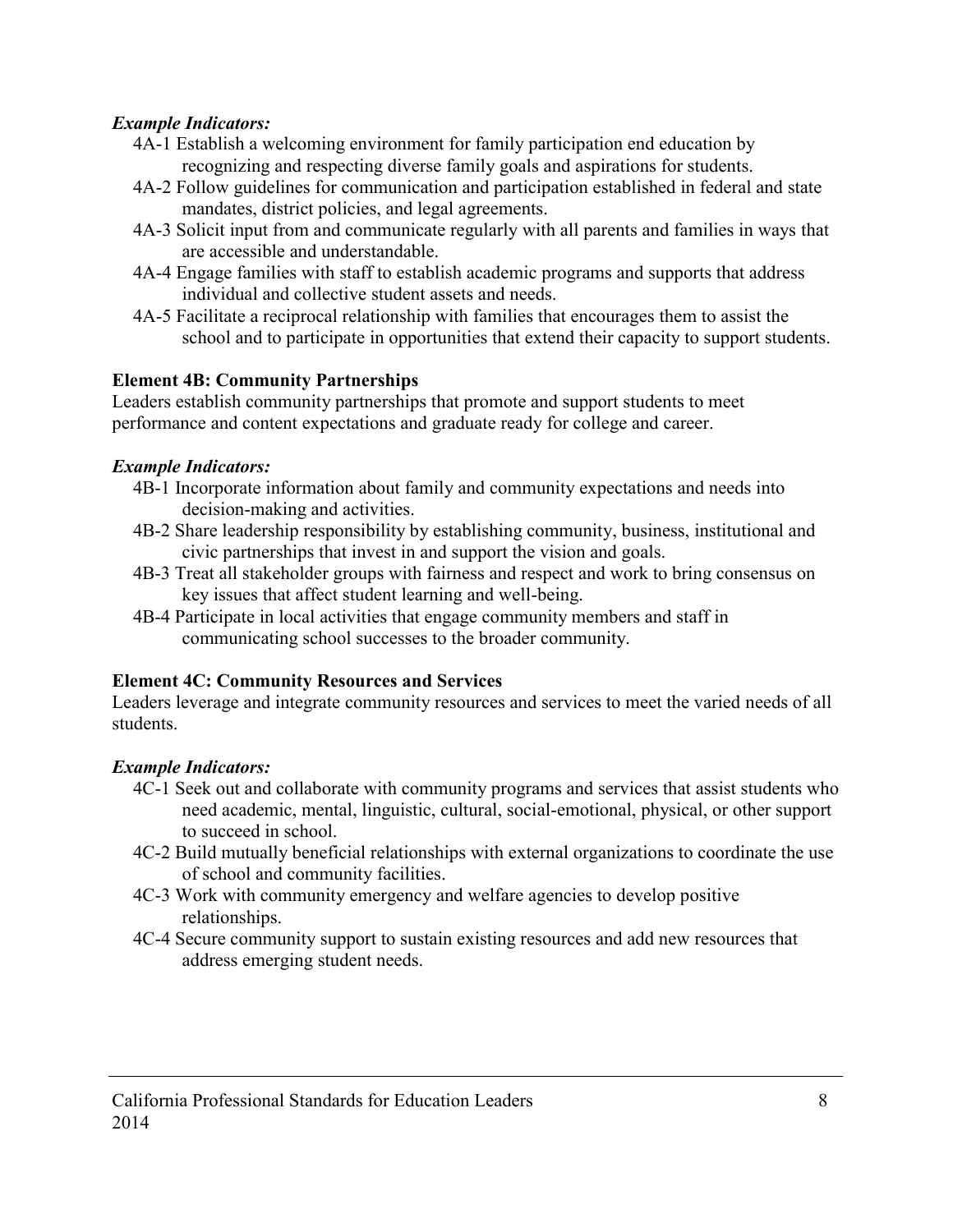# <span id="page-13-0"></span>**STANDARD 5: ETHICS AND INTEGRITY**

**Education leaders make decisions, model, and behave in ways that demonstrate professionalism, ethics, integrity, justice, and equity and hold staff to the same standard.**

#### **Element 5A: Reflective Practice**

Leaders act upon a personal code of ethics that requires continuous reflection and learning.

#### *Example Indicators:*

- 5A-1 Examine personal assumptions, values, and beliefs to address students' various academic, linguistic, cultural, social-emotional, physical, and economic assets and needs and promote equitable practices and access appropriate resources.
- 5A-2 Reflect on areas for improvement and take responsibility for change and growth.
- 5A-3 Engage in professional learning to be up-to-date with education research, literature, best practices and trends to strengthen their ability to lead.
- 5A-4 Continuously improve cultural proficiency skills and competency in curriculum, instruction, and assessment for all learners.
- 5A-5 Sustain personal motivation, commitment, energy, and health by balancing professional and personal responsibilities.

#### **Element 5B: Ethical Decision-Making**

Leaders guide and support personal and collective actions that use relevant evidence and available research to make fair and ethical decisions.

#### *Example Indicators:*

- 5B-1 Consider and evaluate the potential moral and legal consequences of decisions.
- 5B-2 Review multiple measures of data and research on effective teaching and learning, leadership, management practices, equity and other pertinent areas to inform decisionmaking.
- 5B-3 Identify personal and institutional biases and remove barriers that derive from economic, social-emotional, racial, linguistic, cultural, physical, gender, or other sources of educational disadvantage or discrimination.
- 5B-4 Commit to making difficult decisions in service of equitable outcomes for students, staff and the school community.

#### **Element 5C: Ethical Action**

Leaders recognize and use their professional influence with staff and the community to develop a climate of trust, mutual respect, and honest communication necessary to consistently make fair and equitable decisions on behalf of all students.

#### *Example Indicators:*

5C-1 Communicate expectations and support for professional behavior that reflects ethics, integrity, justice, and equity.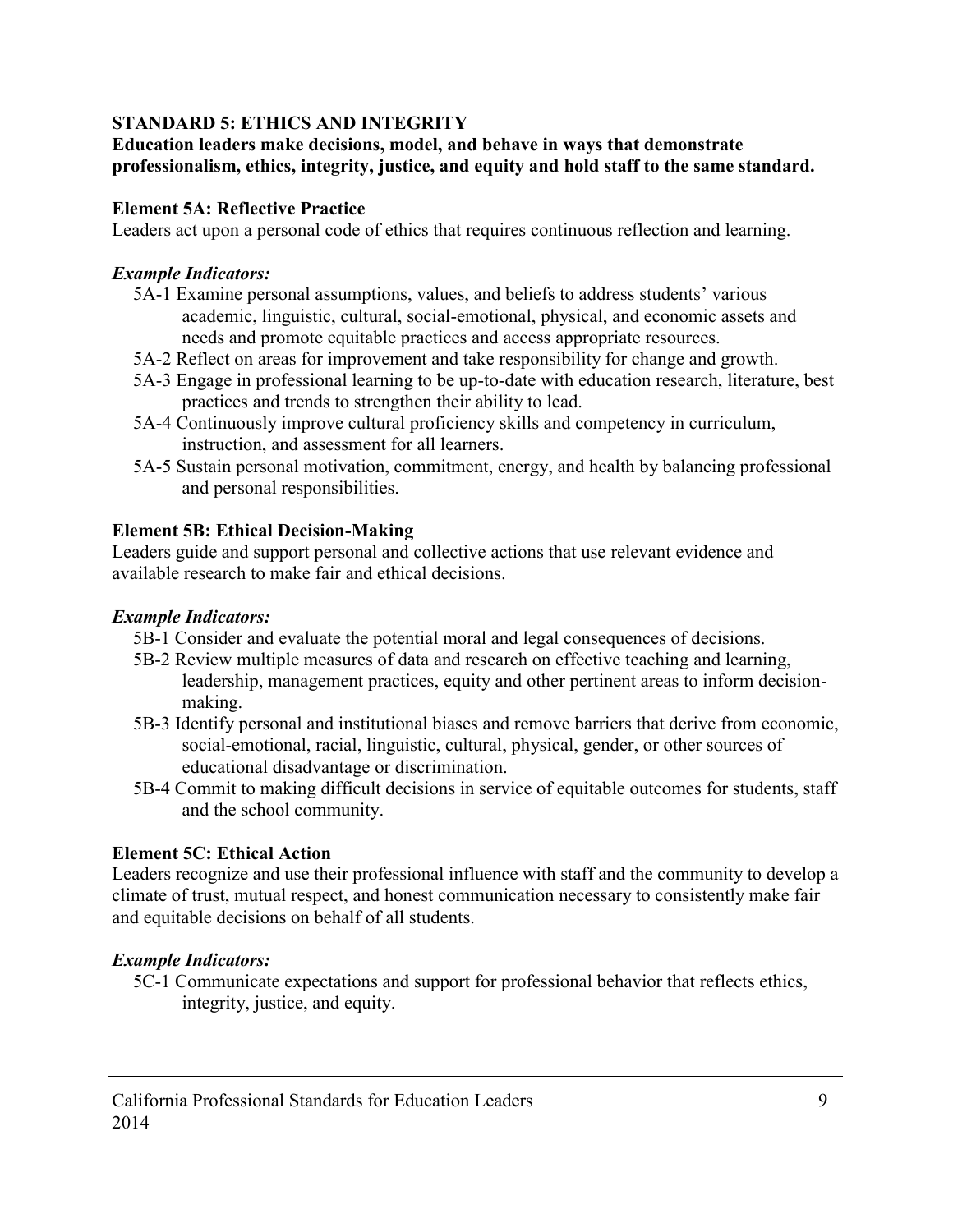- respectfully challenge beliefs that negatively affect improving teaching and learning for 5C-2 Use a variety of strategies to lead others in safely examining personal assumptions and all students.
- 5C-3 Encourage and inspire others to higher levels of performance, commitment, and motivation by modeling transparent and accountable behavior.
- 5C-4 Protect the rights and appropriate confidentiality of students, staff, and families.
- 5C-5 Promote understanding and follow the legal, social, and ethical use of technology among all members of the school community.

# <span id="page-14-0"></span>**STANDARD 6: EXTERNAL CONTEXT AND POLICY**

# **Education leaders influence political, social, economic, legal and cultural contexts affecting education to improve education policies and practices.**

# **Element 6A: Understanding and Communicating Policy**

 understanding of the education policy environment. Leaders actively structure and participate in opportunities that develop greater public

# *Example Indicators:*

- 6A-1 Operate consistently within the parameters of federal, state, and local laws, policies, regulations, and statutory requirements.
- 6A-2 Understand and can explain the roles of school leaders, boards of education, legislators and other key stakeholders in making education policy.
- 6A-3 Welcome and facilitate conversations with the local community about how to improve learning and achievement for all students, including English Learners, and students needing additional support.
- 6A-4 Facilitate discussions with the public about federal, state and local laws, policies, regulations, and statutory requirements affecting continuous improvement of educational programs and outcomes.
- 6A-5 Work with local leaders to assess, analyze and anticipate emerging trends and initiatives and their impact on education.

# **Element 6B: Professional Influence**

 shape policies that lead to all students to graduate ready for college and career. Leaders use their understanding of social, cultural, economic, legal and political contexts to

- 6B-1 Advocate for equity and adequacy in providing for students' and families' educational, linguistic, cultural, social-emotional, legal, physical, and economic needs, so every student can meet education expectations and goals.
- 6B-2 Support public policies and administrative procedures that provide for present and future needs of all children and families and improve equity and excellence in education.
- 6B-3 Promote public policies that ensure the equitable distribution of resources and support services for all students.